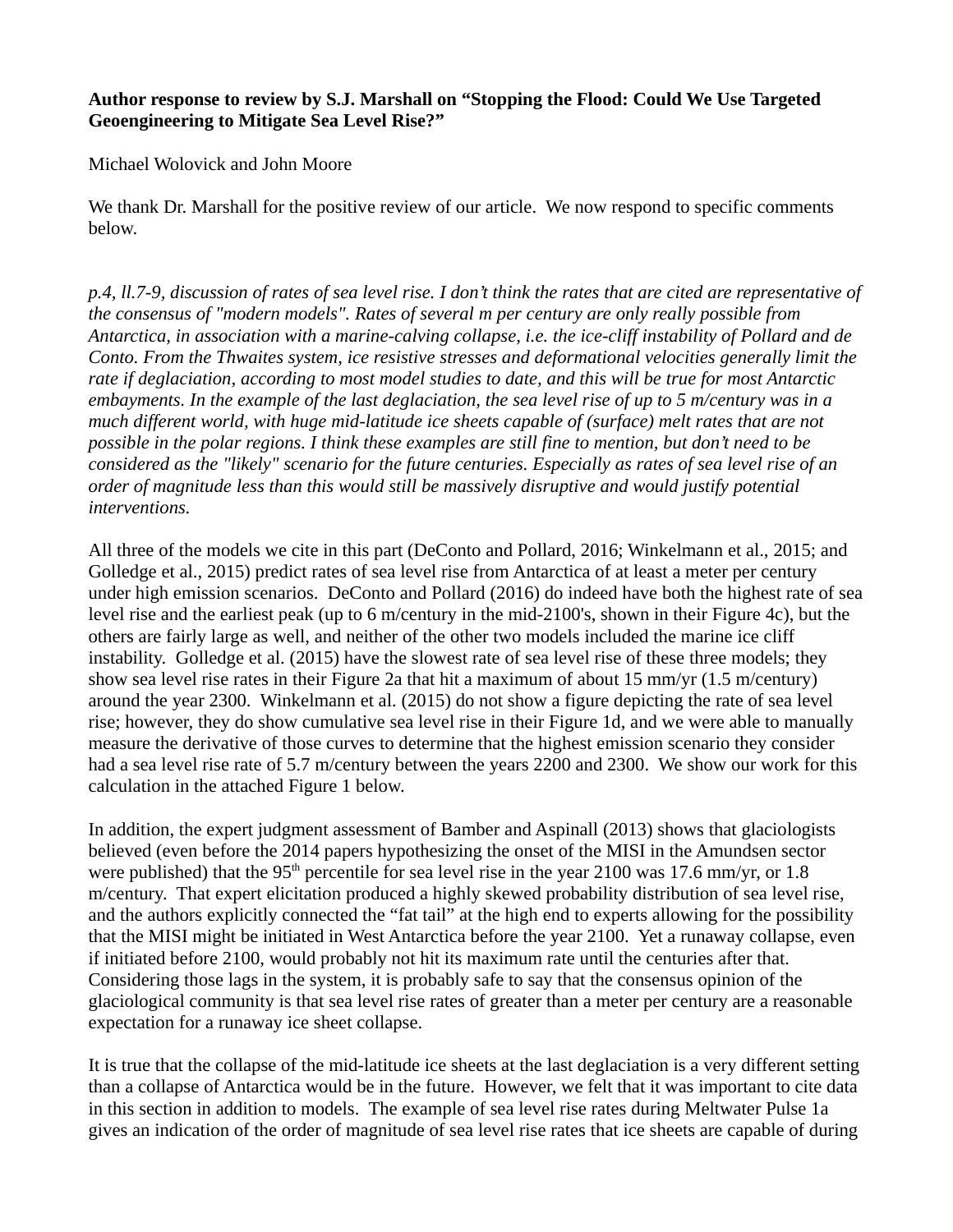a rapid collapse, and an argument based on both data and models is inherently stronger than an argument based on models alone. In addition, there is evidence that MWP1a may have been sourced from Antarctica rather than the mid-latitude ice sheets in the Northern Hemisphere (Clark et al., 2002). While the majority of the sea level rise that occurred during the last deglaciation was due to the melting of the Northern Hemisphere ice sheets, it is at least possible that the rapid rise during MWP1a was due to dynamic retreat in Antarctica, in which case this geologic evidence would be highly relevant. We have added wording in this part clarifying that the geologic evidence pertains to MWP1a specifically rather than the last deglaciation as a whole.



Figure 1. Our manual measurement of sea level rise rate from Winkelmann et al. (2015). The underlying figure is taken from Figure 1d of Winkelmann et al. (2015), showing cumulative sea level rise from Antarctica for a variety of emissions scenarios. We imported this image into LibreOffice Draw and manually overlaid regularly spaced horizontal and vertical lines in order to measure the slopes of the curves. The vertical lines are set at 100 yr increments and the horizontal lines are set at 1 m increments.

*p.4,5, Methods. It is a little worrying that the model used for this study does not appear to consider longitudinal stresses. These are important to floating ice dynamics, grounding line migration, and the timescale of marine ice sheet instabilities. This should be discussed.*

Our model does include longitudinal stresses; these are represented by the first term in Equation 2 of the supplementary material. We have changed the wording of the beginning of the methods section in the main text to clarify this.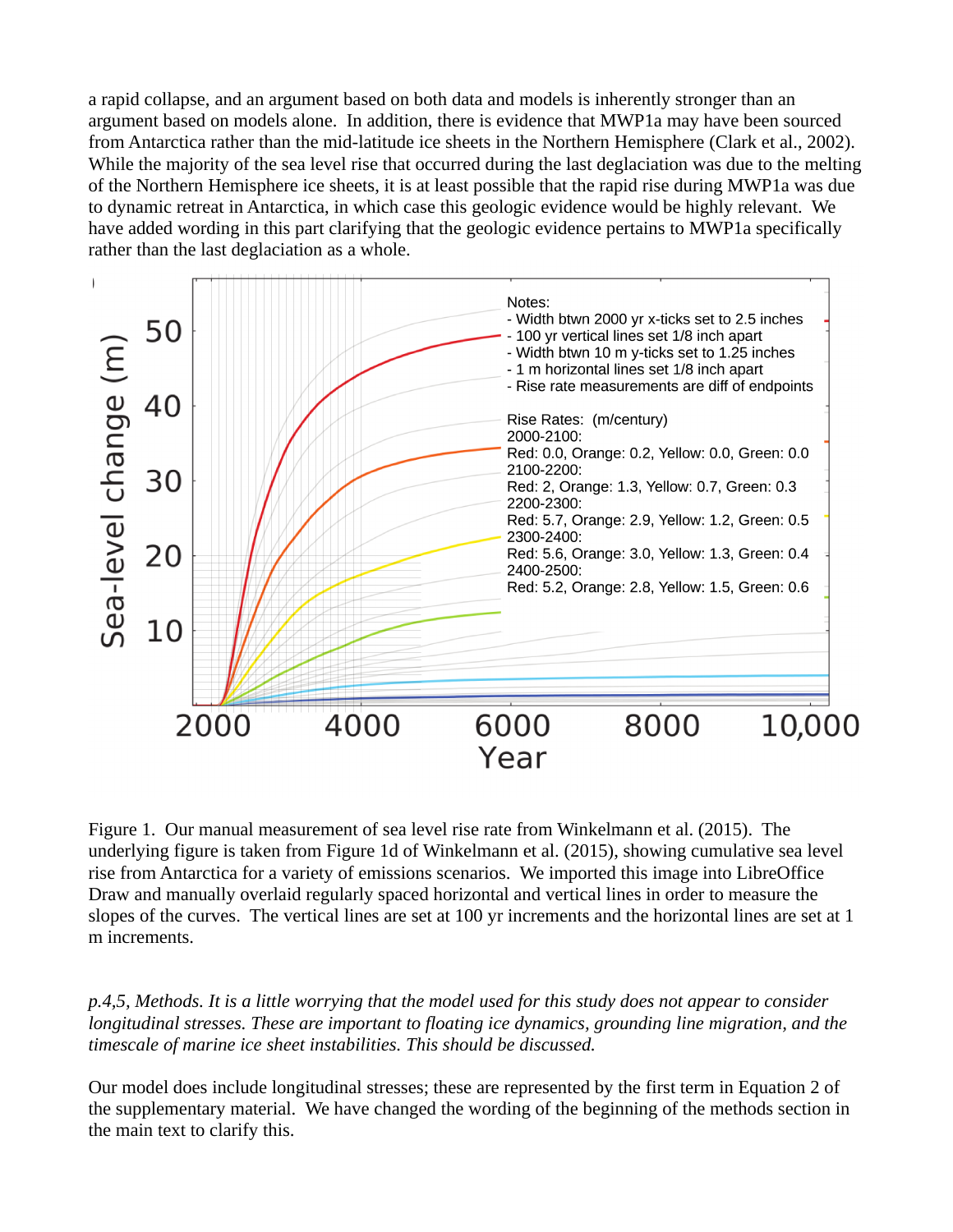*p.5, Experiments. Really interesting. I worry a bit that the interventions don't address the mechanical conditions that drive MISI - subglacial topography, stress balance, and pinning points upstream of the grounding line. I appreciate that warm water (basal melting) strongly influences the ice thickness and then feeds back on these things, such that an ice readvance, if it can be triggered, can then bring the ice sheet back out to the manufactured sill, with possibilities to ground and stabilize.* 

This is a good point. One of the other interventions that we suggested in Moore et al. (2018) was a subglacial drying scheme designed to modify the stress balance upstream of the grounding line. Society will have to consider a wide variety of possible interventions before anything could actually be implemented, but for this particular paper we wanted to focus on evaluating the efficacy of one particular intervention. We leave it to future work to evaluate the relative merits of an artificial sill as compared to other potential interventions.

*But I think there are some who would suggest that the MISI is a mechanical instability that is associated with the upstream geometry and, once triggered, it can continue without regard to ocean temperatures (i.e., with no need of enhanced melting). Again, a brief discussion of this could be helpful.*

The MISI is indeed a mechanical instability, and it can be suppressed by the buttressing provided by a floating ice shelf (Gudmundsson et al., 2012). That is why we only considered an intervention to have been a success if the ice shelf regrounded on the artificial sill. Merely reducing the melt rate of an unbuttressed ice shelf makes no difference to the MISI, although for other glaciers whose shelves are in confined embayments, such as Pine Island Glacier, thickening the shelf will increase buttressing and slow grounding line retreat. However, for an unconfined shelf like Thwaites, reducing the basal melt rate of the shelf will only have an effect on the MISI if the shelf thickens enough that it regrounds on the sill.

*Are there oceanographic or 'storm' considerations here for effective blocking of threatening CDW by a sill? That is, are conditions so strongly stratified that a manufactured sill that does not completely block the embayment can effectively isolate the ice sheet? I don't know if tidal mixing or storm- or katabatic-driven Ekman fluxes, etc., can effectively mix the water column (especially in a future with less sea ice/a longer summer open water season), limiting the efficacy of the manufactured sills. But perhaps they just need to initially trigger ice thickening and advance, and then the mechanical grounding does the job.*

We have not explicitly considered ocean currents or mixing other than in the ice-contact meltwater plume. We use the scenario where the sill blocked 50% of the warm water to represent partial mixing of warm water over the sill top. As we discuss in our response to Dr. Asay-Davis' review, that scenario was not meant to represent 50% horizontal blockage, but rather full horizontal blockage with some of the water nonetheless being mixed over the sill top by tides/winds/storms etc. We have clarified our intentions with respect to this scenario in the methods section.

*abstract, l.9, "is both effective and achievable"*

Changed.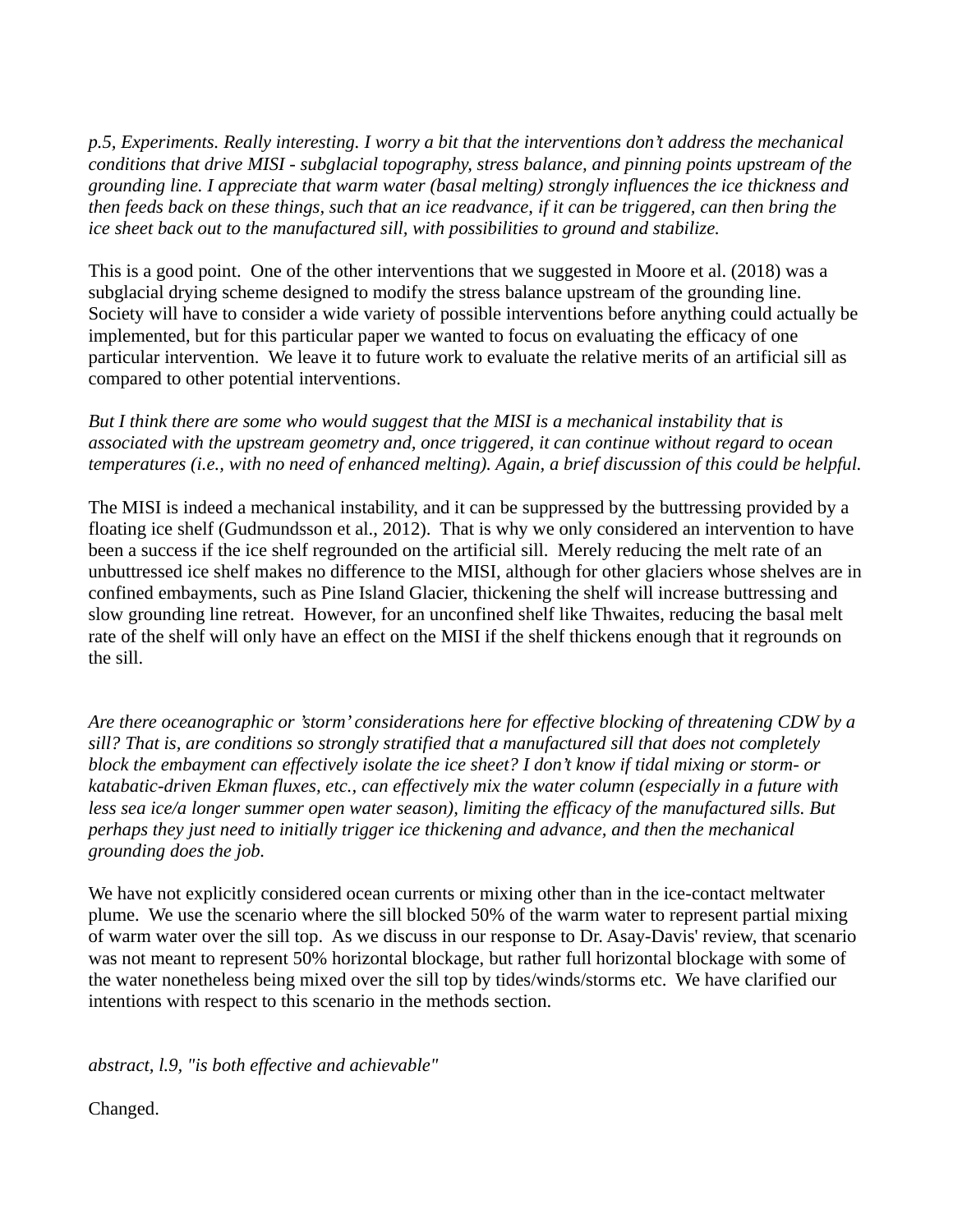## *p.3, l.10, 1990s*

## Changed.

*p.3, l.18. displacement of 100-500 million people per year - I think this must be total, not per year. As this would not be a very sustainable rate of migration*

That number refers to temporary displacements due to episodic flooding and storms. We have modified this sentence to include both temporary and permanent population displacements. We had not initially included a number for permanent displacements since most of the literature we consulted considered the no-protection scenario to be unrealistically apocalyptic and they therefore did not quote a number for coastal refugee flows in the absence of coastal protection. We approximated the number for  $21^{st}$  century sea level rise by taking the number of people within 1m of sea level (131 million, Nicholls et al., 2008) and dividing by 100 years. Nicholls et al. (2008) also give a more rigorous result for permanent refugee flows in the presence of coastal protection, and found permanent population displacements of tens to hundreds of thousands of people per year depending on the scenario. We have included both of these numbers in that paragraph.

*p.15, l.15. I am not sure that field tests could be decades away at the earliest - the authors argue that pilot tests in some Greenlandic fjords could be reasonable to contemplate. But point taken - we have time to develop more complete models and thoroughly consider oceanographic/marine biological considerations*

We have changed these sentences from, "This is not a project that would begin soon. Field tests would be decades away at the earliest, and humanity might not be ready to deal with Thwaites for a century or so." to, "This is not a project that would begin soon. A large amount of modelling, data collection, planning, technological/logistical development, and field testing, not to mention public discussion and political debate, must be done first. Humanity might not be ready to deal with Thwaites for a century or so. "

## **References**

- Bamber, J. L., & Aspinall, W. P. (2013). An expert judgement assessment of future sea level rise from the ice sheets. Nature Clim. Change, 3(4), 424–427. https://doi.org/10.1038/nclimate1778
- Clark, P. U., Mitrovica, J. X., Milne, G. A., & Tamisiea, M. E. (2002). Sea-level fingerprinting as a direct test for the source of global meltwater pulse IA. *Science*, *295*(5564), 2438–41.
- DeConto, R. M., & Pollard, D. (2016). Contribution of Antarctica to past and future sea-level rise. *Nature*, *531*(7596), 591–597.<https://doi.org/10.1038/nature17145>
- Golledge, N. R., Kowalewski, D. E., Naish, T. R., Levy, R. H., Fogwill, C. J., & Gasson, E. G. W. (2015). The multi-millennial Antarctic commitment to future sea-level rise. *Nature*, *526*(7573), 421–425.<https://doi.org/10.1038/nature15706>
- Gudmundsson, G. H., Krug, J., Durand, G., Favier, L., & Gagliardini, O. (2012). The stability of grounding lines on retrograde slopes. *The Cryosphere*, *6*(6), 1497–1505. <https://doi.org/10.5194/tc-6-1497-2012>
- Moore, J. C., Gladstone, R., Zwinger, T., & Wolovick, M. J. (2018). Geoengineer polar glaciers to slow sea-level rise. *Nature*, *555*, 303–305.<https://doi.org/10.1038/d41586-018-03036-4>
- Nicholls, R. J., Tol, R. S. J., & Vafeidis, A. T. (2008). Global estimates of the impact of a collapse of the West Antarctic ice sheet: an application of FUND. *Climatic Change*, *91*(1), 171.